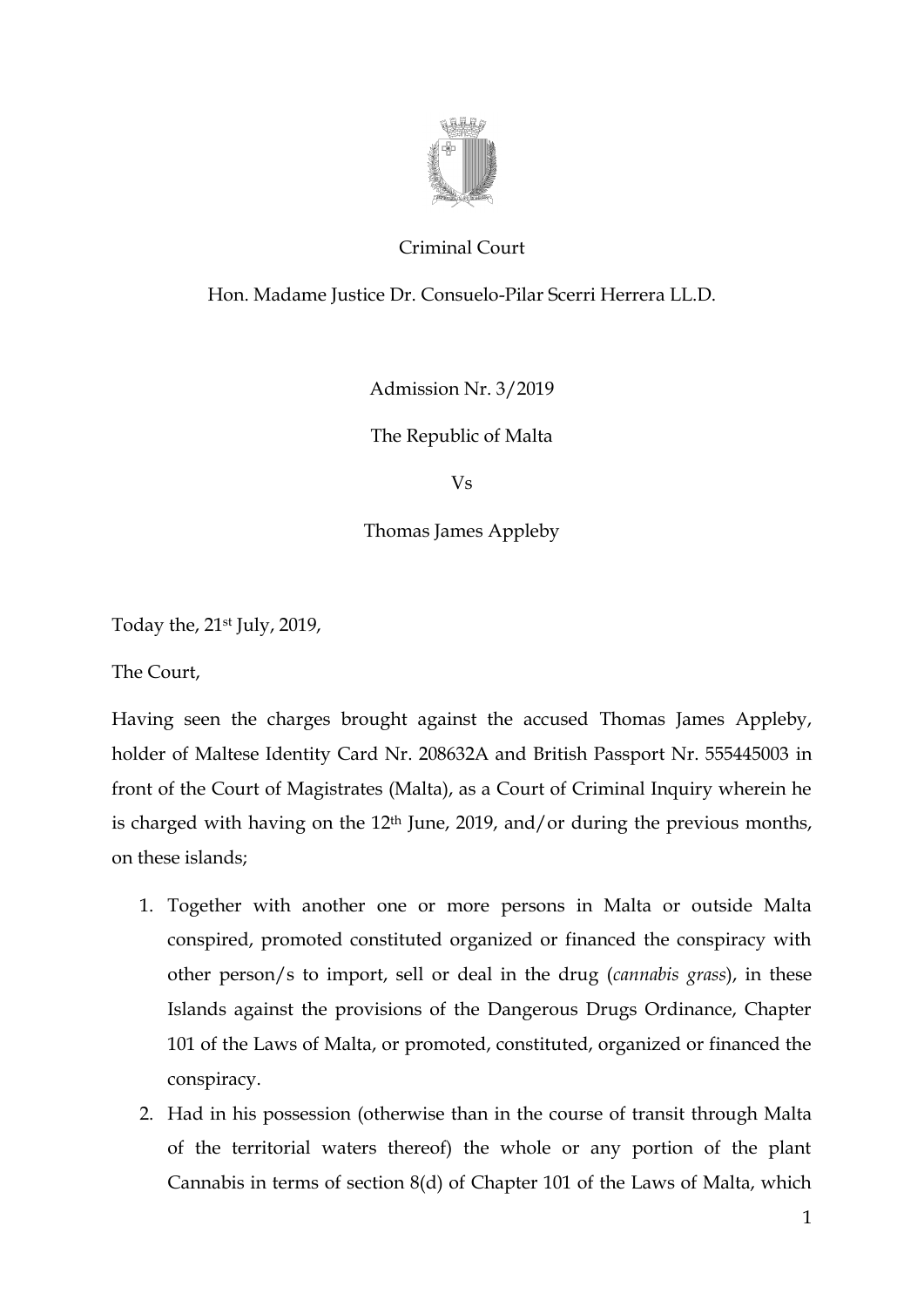drug was found under circumstances denoting that it was not intended for his personal use.

3. Produced, sold or otherwise dealt with the whole or any portion of the plant Cannabis in terms of section 8(e) of Chapter 101 of the Laws of Malta.

The Court was requested to apply section 533(1) of Chapter 9 of the Laws of Malta, as regards to the expenses incurred by the Court appointed experts.

The Court was requested to attach in the hands of third parties in general all moneys and other moveable property due or pertaining or belonging to the accused, and further prohibit the accused from transferring, pledging, hypothecating or otherwise disposing any movable or immovable property in terms of article 22A of the Dangerous Drugs Ordinance Chapter 101 of the Laws of Malta and of article 23A of the Criminal Code.

Having seen the minutes of the proceedings held in front of the Court of Magistrates of the 14th June, 2019, whereby the accused admitted all charges brought against them and confirmed such guilty plea even after that Court solemnly warned them of the legal consequences of the said admission and allowed them a period of time for them to consider their decision.

Having seen the note of the Attorney General of the 11th July, 2019, whereby it was declared that:

1. He recieved the acts of proceedings in the names of the *Police (***Inspector Kevin Pulis and Jonathan Cassar) vs. Thomas James Appleby***,* on the fourteenth (14) June of the year two thousand and nineteen (2019), and this after the Court of Magistrates (Malta) as a Court of Criminal Inquiry ordered that the acts of proceedings are sent to the applicant in terms of article 392B(1)(a) of Chapter 9 of the Laws of Malta, since the accused Thomas James Appleby, in the sitting held on the fourteenth (14) June of the year two thousand and nineteen (2019), declared that he is gulty of the offences with which he was charged and whcih offences are subject to punishment of more than 12 years imprisonment.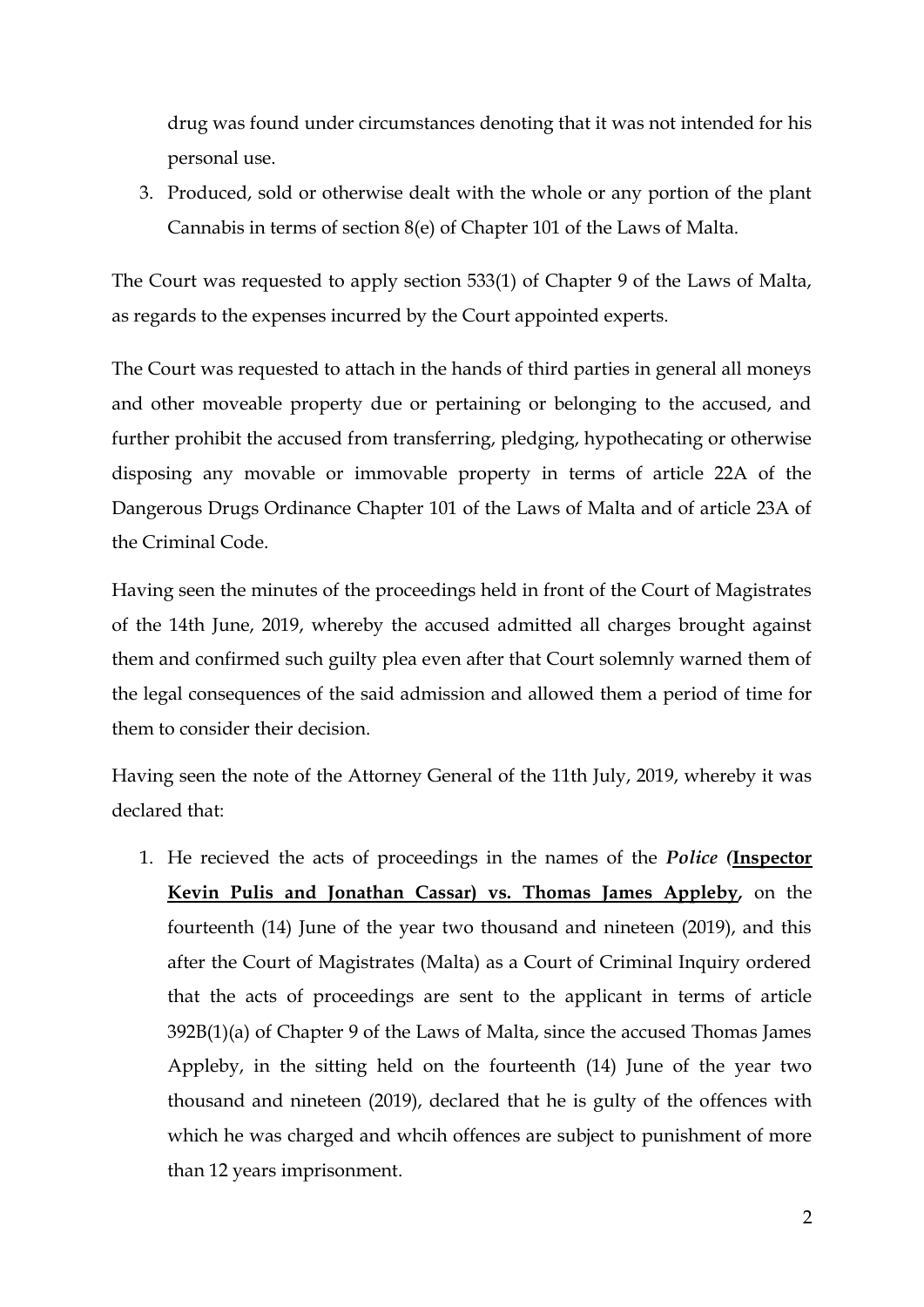2. Moreover declares taht in terms of article 392B(2) of Chapter 9 of the Laws of Malta, the charges proferred against the accused before the Court of Magistrates (Malta) as a Court of Criminal Inquiry and for which charges the accused regisetered a guilty plea as aforementioned, should be considered as a Bill of Indictment for all intents and purposes of the Law.

Having seen the decree of this Court of the 18th June, 2019 whereby this case was appointed for hearing for the 11th July, 2019.

Considers,

That in view of the declaration of guilt filed by the accused before the Court of Magistrates on the 14th June, 2019, which admission of guilt was reaffirmed by him after having been given due time according to law to re-consider the same.

Declares the accused Thomas James Appleby guilty of having:

On the 12th June, 2019, and/or during the previous months, on these islands;

- 1. Together with another one or more persons in Malta or outside Malta conspired, promoted constituted organized or financed the conspiracy with other person/s to import, sell or deal in the drug (*cannabis grass*), in these Islands against the provisions of the Dangerous Drugs Ordinance, Chapter 101 of the Laws of Malta, or promoted, constituted, organized or financed the conspiracy.
- 2. Had in his possession (otherwise than in the course of transit through Malta of the territorial waters thereof) the whole or any portion of the plant Cannabis in terms of section 8(d) of Chapter 101 of the Laws of Malta, which drug was found under circumstances denoting that it was not intended for his personal use.
- 3. Produced, sold or otherwise dealt with the whole or any portion of the plant Cannabis in terms of section 8(3) of Chapter 101 of the Laws of Malta.

Having seen the acts of the proceedings both in front of the Court of Magistrates and those in front of this Court.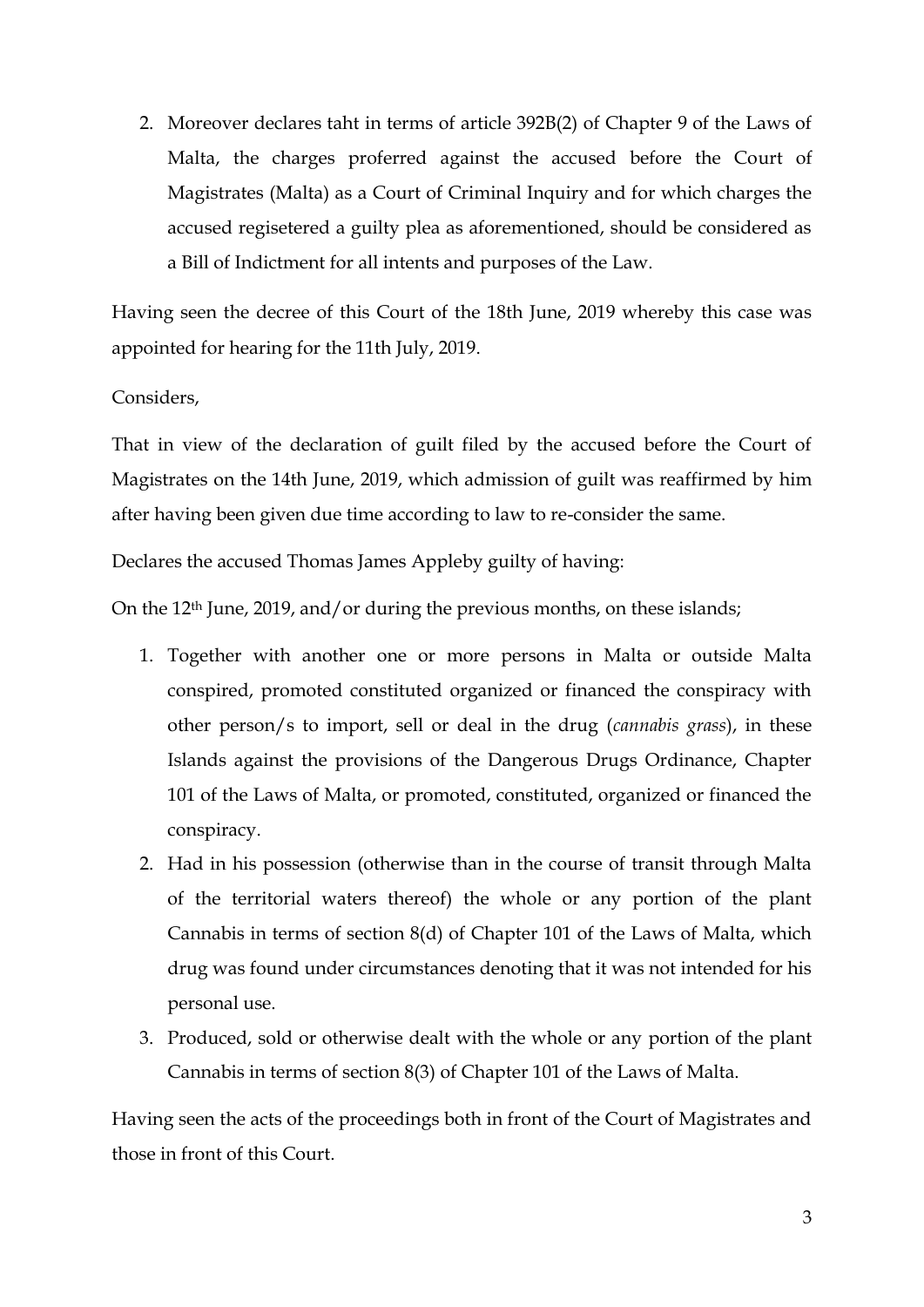Having heard the evidence with regards to punishment;

Having seen the updated conduct sheet of the accused, which is pristine without the registration of any offence.

Having seen the joint application of the Attoreny General and the accused Thomas James Appleby presented duing the sitting of the 14th July, 2020, wherein the parties declared that the punishment that should be inflicted by this Court upon the accused Thomas James Appleby, following the application of article 29 of Chapter 101 of the Laws of Malta by two degrees, the punishment of effective imprisonment for a period of (5) years and six (6) months together with a fine multa of ten thousand Euros (Eur 10,000) and this in addition to any other sanction and/or other consequence resulting from the declaration of guilt and conviction in terms of Chapter 9 and 101 of the Laws of Malta, including the confiscation of all assets and property moveable and immoveables belonging to the same applicant accused Thomas James Appleby.

## Considers,

That the defence and the prosecution have agreed with regards to the punishment that is to be inflicted on the accused Thomas James Appleby as indicated in the joint application presented in the acts of these proceedings on the 14th July, 2020.

## Consideres,

Having seen the case-law of this Court, specifically in connection with charges of association and trafficking in the drug *cannabis*.

Having heard the testimony of Professor Emmanuel Singara who exhibited his report marked ES in the acts of these proceedings (Dok ES) in front of this Court, wherein he concluded that the alleged substance is *tetrahydrocannabinol*, consisting of:

- Green buds with a total weight of 260g and a purity of ca. 10%
- Green grass with a total weight of 1.68kg and a purity of ca. 10%
- Green grass with a total weight of 140g and a purity of ca. 10%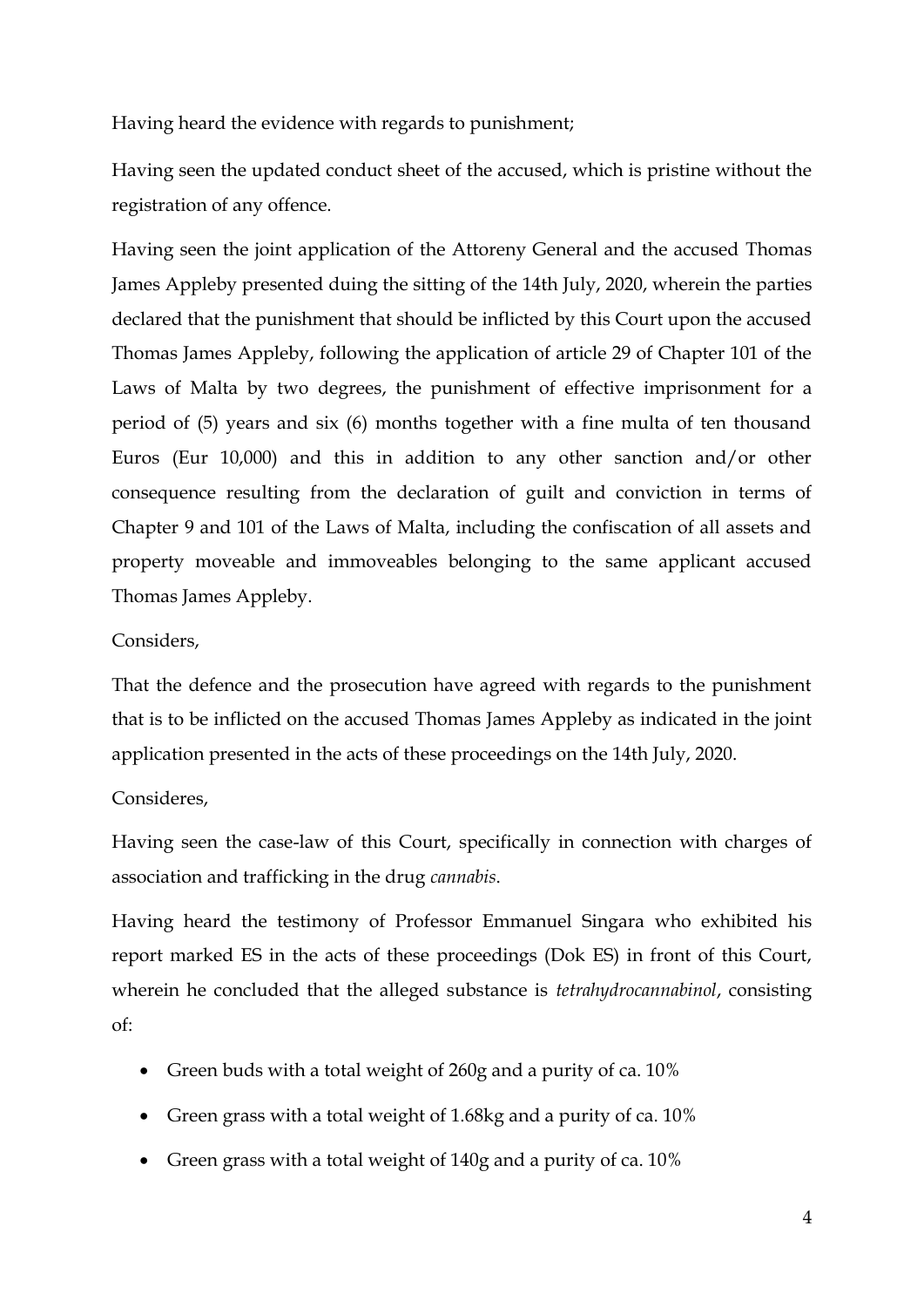- Brown Substance with a total weight of 4.9g and a purity of 7%
- Green oily substance with a total weight of ca. 6g and a purity of ca. 70%
- Traces of green grass mixed with tobacco.

According to the conclusion of the expert nominated by the court the total value of the cannabis ranged between €20,000 and €56,000.

Having seen the case-law regarding punishment inflicted when the accused registers an early admission of guilt, particularly: "**Ir-Repubblika ta'Malta vs. Nicholas Azzopardi1**"; "**Ir-Repubblika ta' Malta vs. Mario Camilleri2**" "**Il-Pulizija vs. Emmanuel Testa3**" (kif ukoll il BLACKSTONE'S CRIMINAL PRACTICE (Blackstone Press Limited 2001 edit);

The Court, in this particular case, adheres to the request of the Attoreny General and the accused Thomas James Appleby in their joint application of the 14th July, 2020 and subsequently, after having seen articles 2, 7, 8(d), 8(e), 12, 20, 22(1)(a)(e)(f)  $(1B)(2)(a)(i)(ii)$   $(3A)$   $(a)(b)(c)(d)(7)$ ,  $22A$ ,  $24A$ ,  $26$  and  $29$  of the Dangerous Drugs Ordinance Chapter 101 of the Laws of Malta, regulations 9 and 16 of the 1939 Regulations on the Internal Control of Dangerous Drugs (G.N. 292/1939) and of articles 17, 23, 23A, 23B, 23C and 533 of the Criminal Code, condemns Thomas James Appleby to (5) years and six (6) months imprisonment together with a fine multa of ten thousand Euros (Eur 10,000) which in defauld of payment will be converted to a further term of imprisonment according to law in terms of article 11 of the Criminal Code.

Moreover, in terms of article 533 of the Criminal Code condemns Thomas James Appleby to pay the sum of one thousand three hundred and seventy one Euros and seven cents  $(€1,371.07)$ , sum respresenting the expenses incurred for the Court nominated experts.

If the expenses are not paid within a year from the date olf this judgment , they will be converted to a term of imprisonment according to law.

<sup>-</sup><sup>1</sup> Decided by the Criminal Court of Appeal on the 24<sup>th</sup> February 1997

<sup>&</sup>lt;sup>2</sup> Decided by the Criminal Court of Appeal on the -5<sup>th</sup> July 2002

<sup>&</sup>lt;sup>3</sup> Decided by the Criminal Court of Appeal on the 17<sup>th</sup> July 2002